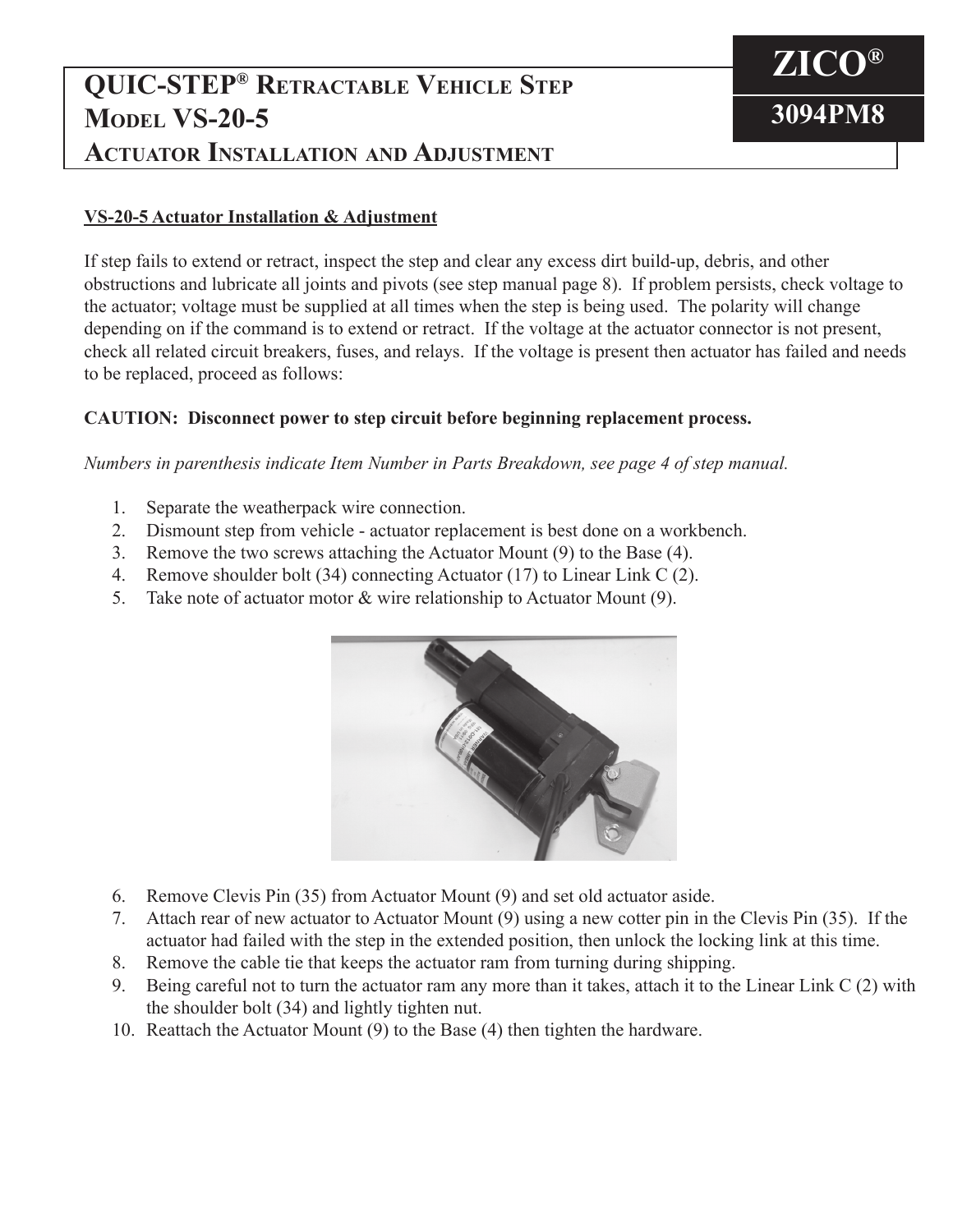- 11. Loosen the locknut on the Bumper Rod (41) and back off bumper four full turns.
- 12. Remount the step to the vehicle, connect the wire, and open associated vehicle door. Turn on the circuit and step will extend and stop. Turn off circuit and disconnect actuator connector.
- 13. Examine the locking link to confirm that it is fully engaged.



- 14. If locking link is fully engaged, a test to ensure the actuator's internal limit switch has been tripped should be performed. If not engaged, skip to Step 15.
	- a. Using a meter set to diode test you should get an open line reading across the pins on the actuator connector in one of the meter's polarity directions. If so, skip to Step 16.
	- b. If switch has not been tripped, turn on power to circuit and close door.
	- c. Lightly plug actuator connector into supply just long enough to retract step a few inches, then disconnect.
	- d. Remove shoulder bolt (34) attaching actuator ram to Linear Link C (2).
	- e. From the ram end of the actuator, rotate the ram counterclockwise a half turn and reattach it to Linear Link C (2) with shoulder bolt (34).



 f. Connect actuator, open vehicle door and turn on circuit. After step extends and stops, turn off the circuit and disconnect actuator connector. Now repeat Steps 13 & 14.